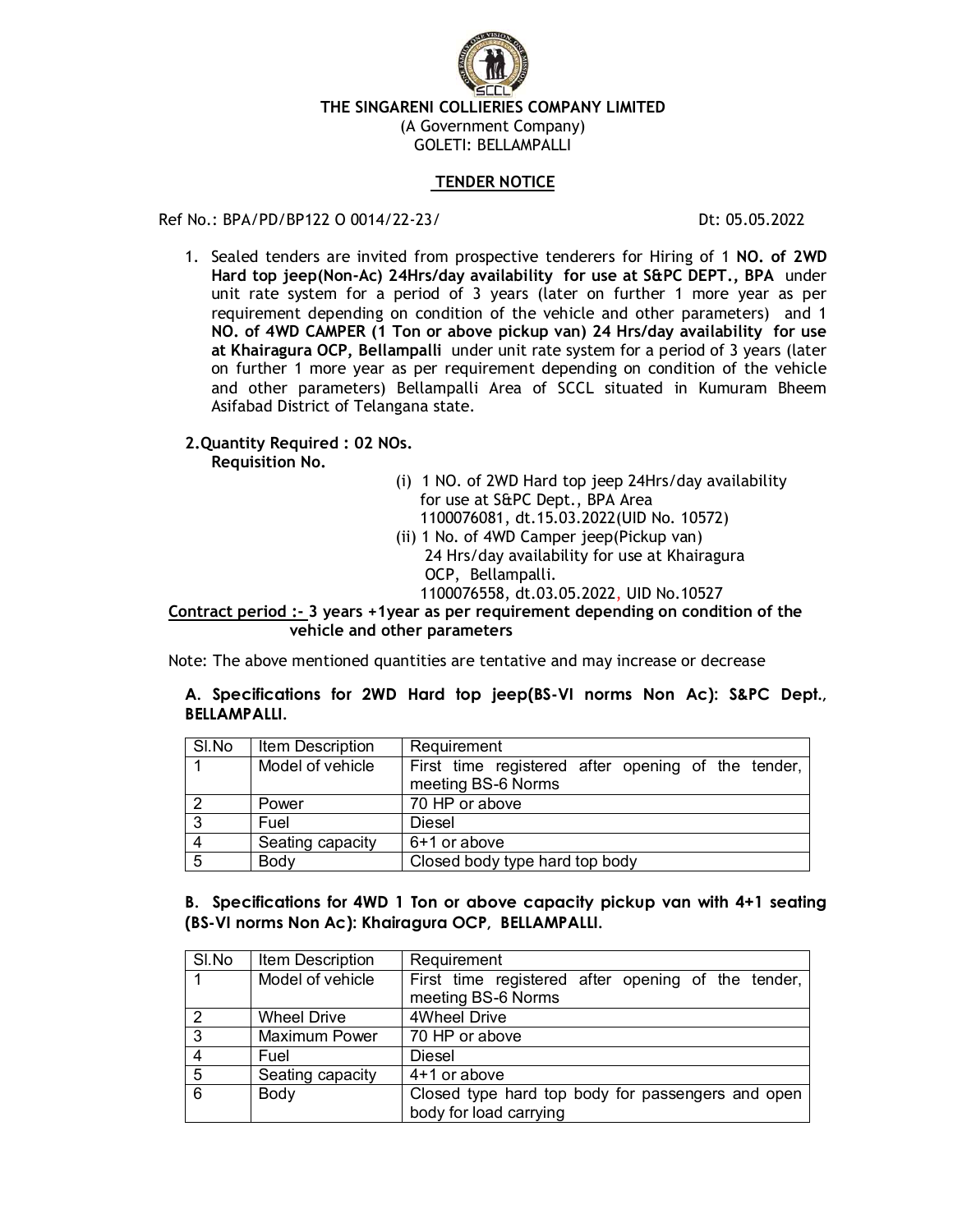## **The vehicle should be in the name of the successful Contractor only**

#### *Common specifications:*

All the vehicles should incorporate the required features as specified vide DGMS Circular No. DGMS(Tech) Circular No. 06 of 2020., dt.27.02.2020. The important features for LMVs are as follows:

- a) Seat belt and seat belt reminder
- a) Auto dipping system for head lights

## **3.Eligibility criteria:**

**A.** Preference for awarding the contract will be given in the following order.

- i. Project affected persons / Project displaced persons come under 1st category.
- ii. Dependents of Ex employees of SCCL or Ex-employees of SCCL come under 2nd category.
- iii. Others come under  $3<sup>rd</sup>$  category.
- iv. Priority will be given to 1st category persons, if not available,  $2^{nd}$  category persons and likewise.
- **v.** Persons fall under category 1 & 2 are permitted to deploy only one vehicle at any given point of time at any place in SCCL**.**

**B**. If the tenderer is a project affected person/project displaced person, his tender should accompany the following:

i) A letter duly signed by the tenderer with the following details:

- a) Extent of land acquired
- b) Survey No.
- c) Village
- d) Mandal
- e) Award No. & date and
- f) Purpose for which it laws acquired.

ii) Certificate from the Govt. authorities about his identity.

**C**. In case of dependants of ex-employees of SCCL, who were not provided job or Exemployees of SCCL they should submit any of the following document to the respective personnel department of SCCL of that Area.

**SCCL Identity Card/hospital Book/SCCL pay slip with employee code Number.**

After submitting any of the above, they should get certificate that he is dependant of exemployee of SCCL or Ex-employee of SCCL from that Area and submit the same to incharge, personnel department, BPA Area. Further, the in-charge, personnel department, BPA Area will forward the same to be enclosed to the application after due certification.

**D**. Therefore, the eligibility of tenderer under the above category is subject to verification of the genuineness of the details submitted by the tenderer.

## **E. Without the above documents, the applications received cannot be considered for preference category.**

**F**. In case the tenderer is driver-cum-owner, he is required to submit the relevant documents(valid driving license etc.)

**G**. If technically acceptable offers are received for more than the required number of vehicles, then successful Tenderers will be selected through suitable **lottery system**.

- **4. Proposed hired rates for the enquired vehicles.**
- **1 NO. of 2WD Hard top jeep ( Non Ac) (BS-VI Model) 24 Hrs/day availability, For use at S&PC Dept, Bellampalli for a period of 3 years.**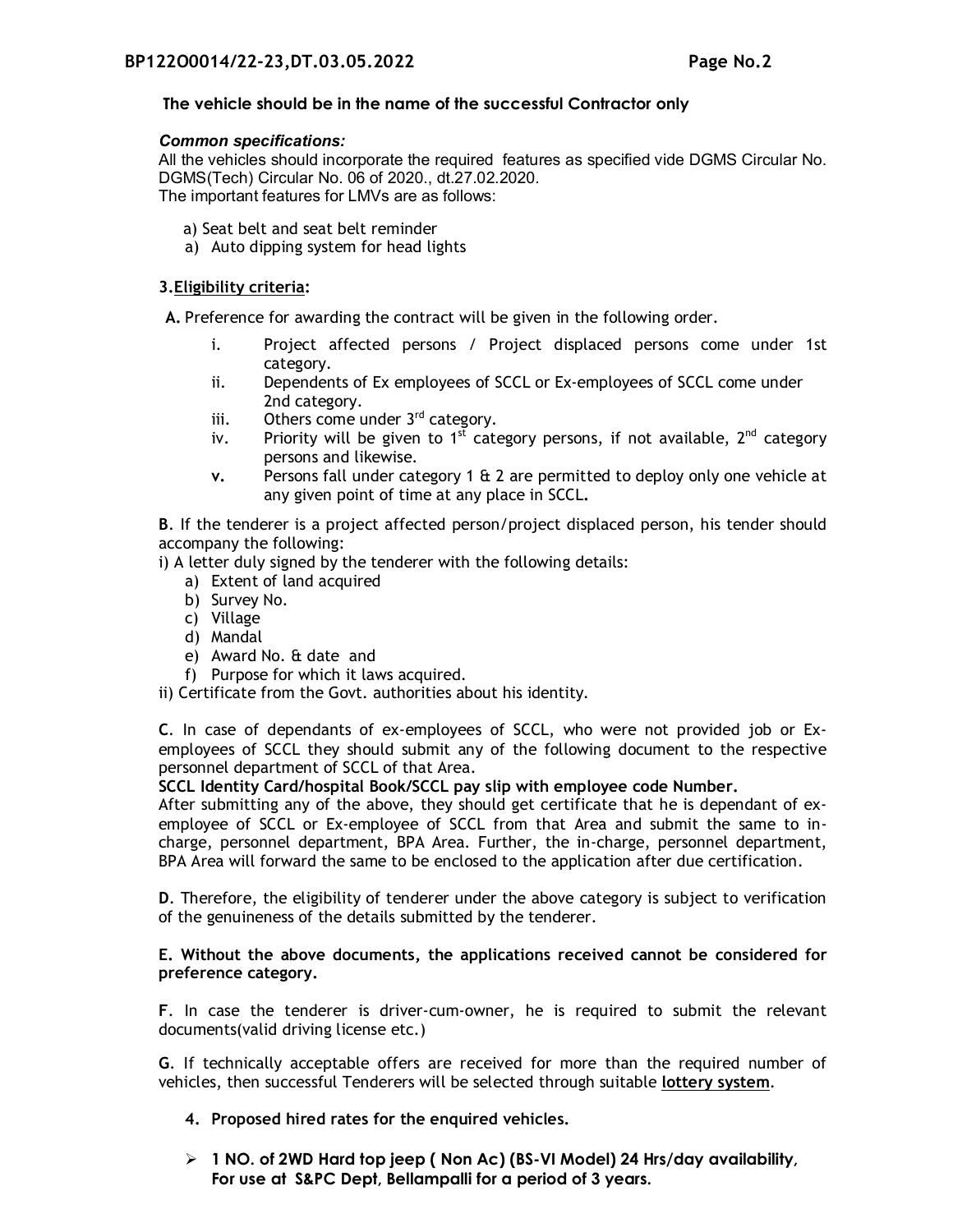| SI.<br><b>No</b> | <b>Description</b>             | Qty. required NO.                                              |
|------------------|--------------------------------|----------------------------------------------------------------|
|                  | Monthly run up-to 1500 KMs run | 24 Hrs. availability per day/ 1 No.<br>S&PC Dept., Bellampalli |
|                  | <b>Period of Contract</b>      | 3 years                                                        |

 **1 NO. of 4WD 1 Ton or above capacity pick up van with 4+1 seating (Non- Ac) (BS-VI Model) 24 Hrs/day availability, For use at Kha OCP, Bellampalli for a period of 3 years.**

| SI.<br><b>No</b> | <b>Description</b>             | Qty. required NO.                                           |
|------------------|--------------------------------|-------------------------------------------------------------|
|                  | Monthly run up-to 2000 KMs run | 24 Hrs. availability per day/ 1 No.<br>Kha OCP, Bellampalli |
|                  | <b>Period of Contract</b>      | 3 years                                                     |

**1 NO. of 2WD Hard top jeep ( Non Ac) (BS-VI Model) 24 Hrs/day availability, For use at S&PC Dept, Bellampalli for a period of 3 years and Unit rates as follows:**

| Sl.<br>No. | Description                                                                                       | Amount for (2WD) Hard top<br>AC jeep with 24 Hrs<br>availability/day Rs. |
|------------|---------------------------------------------------------------------------------------------------|--------------------------------------------------------------------------|
|            | 1. Monthly rate for run up-to 1500 KMs                                                            | 83,753                                                                   |
|            | 2. Rate per KM beyond 1500 KMs run per month                                                      | 7.52                                                                     |
|            | Battha for out station trips rate<br>3. (Daily Allowance for the Driver for out station<br>trips) | 233.00                                                                   |

**1 NO. of 4WD 1 Ton or above capacity pick up van with 4+1 seating capacity (Non-Ac) (BS-VI Model) 24 Hrs/day availability, For use at Kha OCP, Bellampalli for a period of 3 years and Unit rates as follows**

| SI.<br>No. | Description                                                                                       | Amount for (4WD) Pick up<br>van Non-AC with 24 Hrs<br>availability/day<br>Rs. |
|------------|---------------------------------------------------------------------------------------------------|-------------------------------------------------------------------------------|
|            | Monthly rate for run up-to 2000 KMs                                                               | 88,058.00                                                                     |
|            | 2. Rate per KM beyond 2000 KMs run per month                                                      | 7.79                                                                          |
|            | Battha for out station trips rate<br>3. (Daily Allowance for the Driver for out station<br>trips) | 233.00                                                                        |

**Note: The above rates are as per Circular No: CRP/MP/Sec.19/Unit Rates/2020/277, Dt.08.07.2020 and price variation clause will be as per norms in vogue.** 

**HSD price considered 68.37 Rs/Ltr as on 05.05.2020. Basic wage for Driver(Semi-Skilled) : 472 Rs. Per day.**

**Diesel price & minimum wages to be specified for the above unit rates as per above circular.** 

**5. Tender Evaluation process::**

Successful Tenderer shall be decided through draw of lots among the applicants who wish to carry out the work as per the priorities given at eligibility criteria: